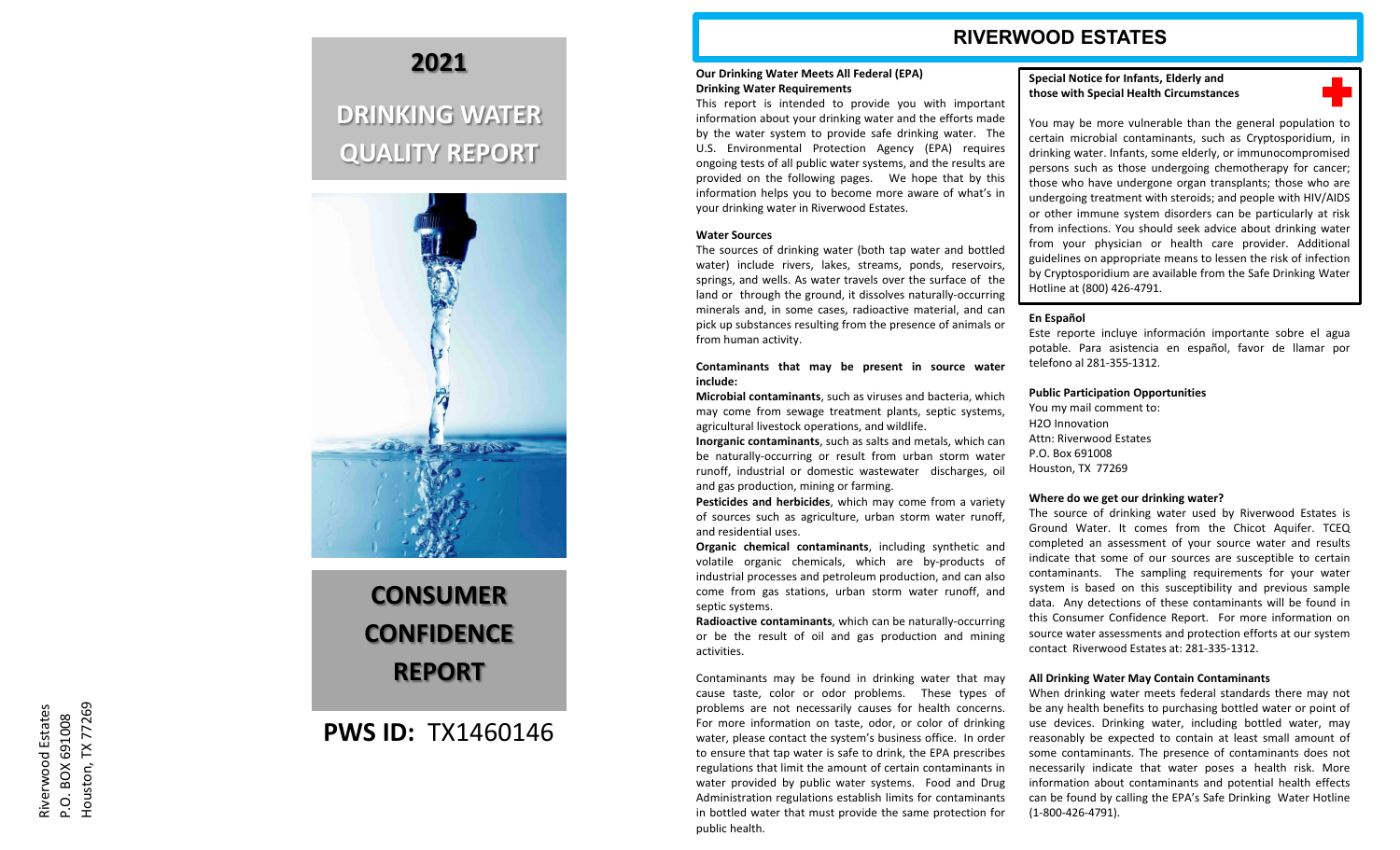#### **About this report**

This report lists all of the federally regulated or monitored contaminants which have been found in your drinking water. The U.S. EPS requires water systems to test for up to 97 contaminants. Most sampling is conducted at each source water entry point into the system. The actual water received by a consumer may be a blend from different sources, depending on location.

#### **Drinking Water Abbreviations and Definitions**

**Action Level or AL:** The concentration of a contaminant which, if exceeded, triggers treatment or other requirements which a water system must follow.

**Avg:** Regulatory compliance with some MCLs are based on running annual average of monthly samples.

**MFL:** million fibers per liter (a measure of asbestos)

**N/A:** not applicable

**NTU:** nephelometric turbidity units (a measure of turbidity)

**pCi/L:** picocuries per liter (a measure of radioactivity) **ppm:** parts per million, or milligrams per liter (mg/L), or one ounce in 7,350 gallons of water

**ppb:** parts per billion, or micrograms per liter, or one ounce in 7,350,000 gallons of water

**ppt:** parts per trillion, or nanograms per liter (ng/L)

**ppq:** parts per quadrillion, or pictograms per liter (pg/L) **Level 1 Assessment:**

A Level 1 assessment is a study of the water system to identify potential problems and determine (if possible) why total coliform bacteria have been found in our water system. **Level 2 Assessment:**

A Level 2 assessment is a very detailed study of the water system to identify potential problems and determine (if possible) why an E.coli MCL violation has occurred and/or why total coliform bacteria have been found in our water system on multiple occasions.

#### **Maximum Contaminant Level Goal or MCLG:**

The level of contaminant in drinking water below which there is no known or expected risk to health. MCLGs allow for a margin of safety.

#### **Maximum Contaminant Level or MCL:**

The highest level of a contaminant that is allowed in drinking water. MCLs are set as close to the MCLGs as feasible using the best available treatment technology

#### **Maximum residual disinfectant level goal or MRDLG:**

There is a level of drinking water disinfectant below which there is no known or expected risk to health. MRDLs do not reflect the benefits of the use of disinfectants to control microbial contaminants.

#### **Maximum residual disinfectant level or MRDL:**

The highest level of a disinfectant allowed in drinking water. There is convincing evidence that addition of a disinfectant is necessary for control of microbial contaminants.

**Mrem/year: millirems per year** (a measure of radiation absorbed by the body)

#### **Treatment Technique or TT:**

A required process intended to reduce the level of a contaminant in drinking water.

#### **Regulated Contaminants**

| <b>Disinfection By-Products</b>     | <b>Collection Date</b> | <b>Highest Level</b><br><b>Detected</b> | <b>Range of Individual</b><br><b>Samples</b> | <b>MCLG</b>              | <b>MCL</b> | <b>Units</b> | <b>Violation</b> | <b>Likely Source of Contamination</b>      |
|-------------------------------------|------------------------|-----------------------------------------|----------------------------------------------|--------------------------|------------|--------------|------------------|--------------------------------------------|
| Haloacetic Acids (HAA5)             | 2021                   | 31.9                                    | $1.5 - 31.9$                                 | No goal for<br>the total | 60         | ppb          | N                | By-product of drinking water disinfection. |
| <b>Total Trihalomethanes (TTHM)</b> | 2021                   | 133                                     | $42.6 - 133$                                 | No goal for<br>the total | 80         | ppb          |                  | By-product of drinking water disinfection. |

\* The value in the Highest Level or Average Detected column is the highest of all TTHM/HAA5 sample results collected at a location over a year.

| <b>Radioactive Contaminants</b> | <b>Collection Date</b> | <b>Highest Level</b><br><b>Detected</b> | <b>Range of Individual</b><br><b>Samples</b> | <b>MCLG</b> | <b>MCL</b>  | <b>Units</b> | <b>Violation</b> | <b>Likely Source of Contamination</b>                                                                                         |
|---------------------------------|------------------------|-----------------------------------------|----------------------------------------------|-------------|-------------|--------------|------------------|-------------------------------------------------------------------------------------------------------------------------------|
| Combined Radium 226/228         | 2019                   | 1.5                                     | $1.5 - 1.5$                                  | $\Omega$    | 5           | pCi/L        | N                | Erosion of natural deposits.                                                                                                  |
|                                 |                        |                                         |                                              |             |             |              |                  |                                                                                                                               |
| <b>Inorganic Contaminants</b>   | <b>Collection Date</b> | <b>Highest Level</b><br><b>Detected</b> | <b>Range of Individual</b><br><b>Samples</b> | <b>MCLG</b> | <b>MCL</b>  | <b>Units</b> | <b>Violation</b> | <b>Likely Source of Contamination</b>                                                                                         |
| Arsenic                         | 2021                   | $\overline{\phantom{a}}$                | $7 - 7$                                      | $\Omega$    | 10          | ppb          | N                | Erosion of natural deposits; Runoff from orchards; Runoff from<br>glass and electronics production wastes.                    |
| <b>Barium</b>                   | 2021                   | 0.0701                                  | $0.0701 - 0.0701$                            | Z           | $\sim$<br>∠ | ppm          | N                | Discharge of drilling wastes; Discharge from metal refineries;<br>Erosion of natural deposits.                                |
| Fluoride                        | 2021                   | 2.29                                    | $2.29 - 2.29$                                | 4           | 4.0         | ppm          | N                | Erosion of natural deposits; Water additive which promotes strong<br>teeth; Discharge from fertilizer and aluminum factories. |

\*While your drinking water meets EPA standards for arsenic, it does contain low levels of arsenic. EPAs standard balances the current understanding of arsenics possible health effects against the costs of removing arsenic from drinking water. EPA continues to research the health effects of low levels of arsenic, which is a mineral known to cause cancer in humans at high concentrations and is linked to other health effects such as skin damag and circulatory problems.

\*This is an alert about your drinking water and a cosmetic dental problem that might affect children under nine years of age. At low levels, fluoride can help prevent cavities, but children drinking water containing more than 2 milligrams per liter (mg/L) of fluoride may develop cosmetic discoloration of their permanent teeth (dental fluorosis). The drinking water provided by your community water Riverwood Estates has a fluoride concentration of **2.0** mg/L.'

\*Dental fluorosis, in its moderate or severe forms, may result in a brown staining and/or pitting of the permanent teeth. This problem occurs only in developing teeth, before they erupt from the gums. Children under nine should be provided with alternative sources of drinking water or water that has been treated to remove the fluoride to avoid the possibility of staining and pitting of their permanent teeth. You may also want to contact your dentist about proper use by young children of fluoride-containing products. Older children and adults may safely drink the water.'

'For more information, please call **H2O Innovation** of **Riverwood Estates** at **281-355-1312.** Some home water treatment units are also available to remove fluoride from drinking water. To learn more about available home water treatment units, you may call NSF International at 1-877-8-NSF-HELP.'

| <b>Lead and Copper</b> | <b>Date Sampled</b> | <b>MCLG</b> | <b>Action Level (AL)</b> | 90th Percentile 1 | # Sites Over AL | <b>Units</b> | Violation | <b>Likely Source of Contamination</b>                                                                      |
|------------------------|---------------------|-------------|--------------------------|-------------------|-----------------|--------------|-----------|------------------------------------------------------------------------------------------------------------|
| Copper                 | 2020                | 1.3         | 1.3                      | 0.077             |                 | ppm          | N         | Erosion of natural deposits; Leaching from wood preservatives;<br>Corrosion of household plumbing systems. |
| Lead                   | 2020                |             | ب 1                      | 1.2               |                 | ppb          | N         | Corrosion of household plumbing systems; Erosion of natural<br>deposits.                                   |

**Additional Health Information for Lead**

All water systems are required by EPA to report the following language: "If present, elevated levels of lead can cause serious health problems, especially for pregnant women and young children. Lead in drinking water is pr materials and components associated with service lines and home plumbing. This water supply is responsible for providing high quality drinking water, but cannot control the variety of materials used in plumbing components. water has been sitting for several hours, you can minimize the potential for lead exposure by flushing your tap for 30 seconds to 2 minutes before using water for drinking or cooking. If you are concerned about lead in you may wish to have your water tested. Information on lead in drinking water, testing methods, and steps you can take to minimize exposure is available from the Safe Drinking Water Hotline or at [http://www.epa.gov/safewater/](http://www.epa.gov/safewater/lead)